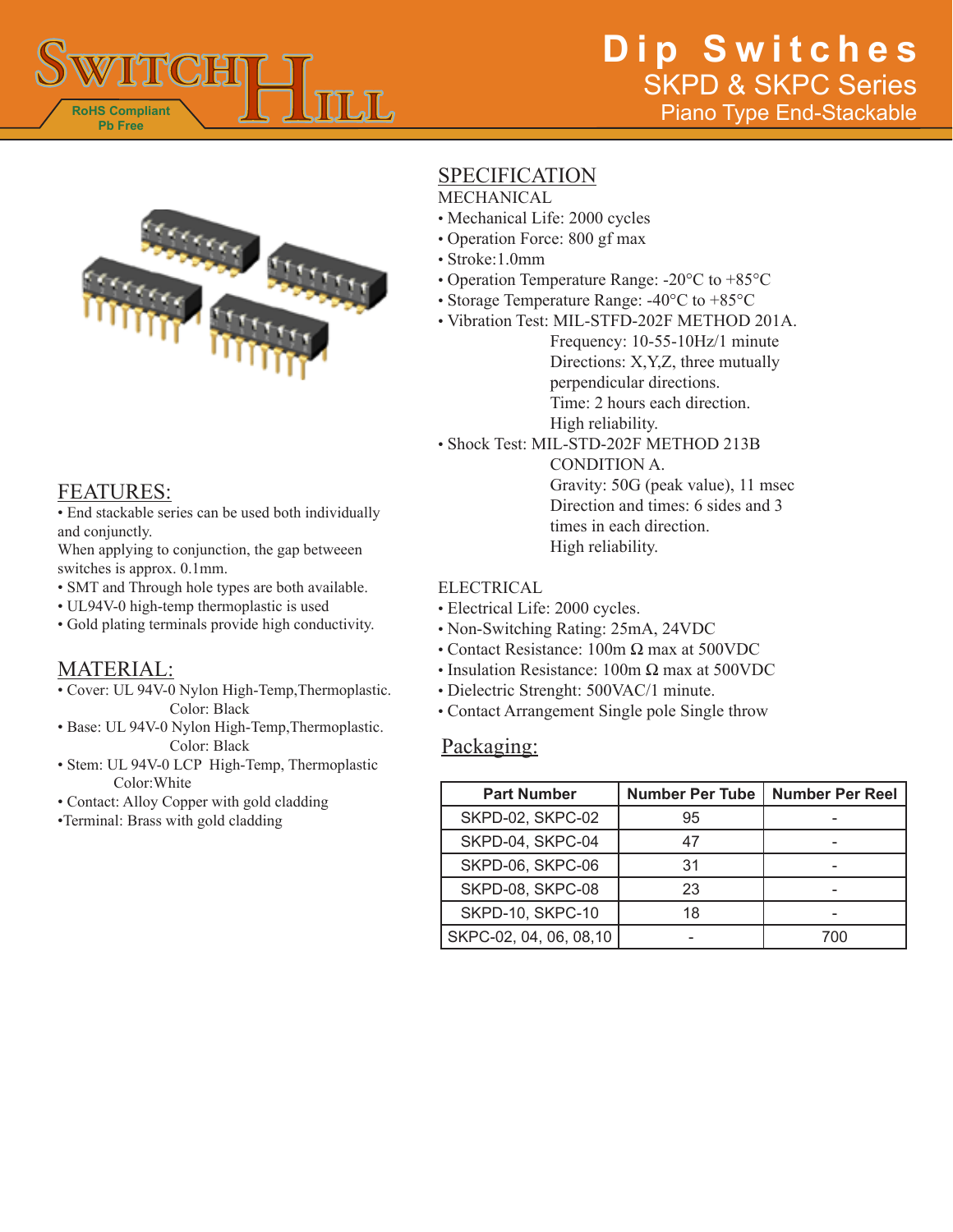

# **Dip Switches** SKPD & SKPC Series Piano Type End-Stackable

SKPD(R)





| Prod No      | No. Of Pos. | Dim. A       | Dim. B      |
|--------------|-------------|--------------|-------------|
| $SKPD(R)-10$ | 10          | 25.30 [.966] | 22.86[.900] |
| $SKPD(R)-08$ | 8           | 20.22[.796]  | 17.78[.700] |
| $SKPD(R)-06$ | 6           | 15.14[.596]  | 12.70[.500] |
| $SKPD(R)-04$ |             | 10.06[396]   | 7.62[.300]  |
| $SKPD(R)-02$ |             | 4.98[.196]   | 2.54[.100]  |





 $0.300 \pm 0.040$ 

 $7.62 \pm 0.10$ 

SCHEMATIC(TYP.) ??????????  $(2,4,6,8,10$  POS AVAIL)

SKPC(R)











| Prod No      | No. Of Pos. | Dim. A       | Dim. B      |
|--------------|-------------|--------------|-------------|
| $SKPC(R)-10$ | 10          | 25.30 [.966] | 22.86[.900] |
| SKPC(R)-08   | 8           | 20.22[.796]  | 17.78[.700] |
| $SKPC(R)-06$ | 6           | 15.14[.596]  | 12.70[.500] |
| $SKPC(R)-04$ |             | 10.06[396]   | 7.62[.300]  |
| $SKPC(R)-02$ | 2           | 4.98[.196]   | 2.54[.100]  |